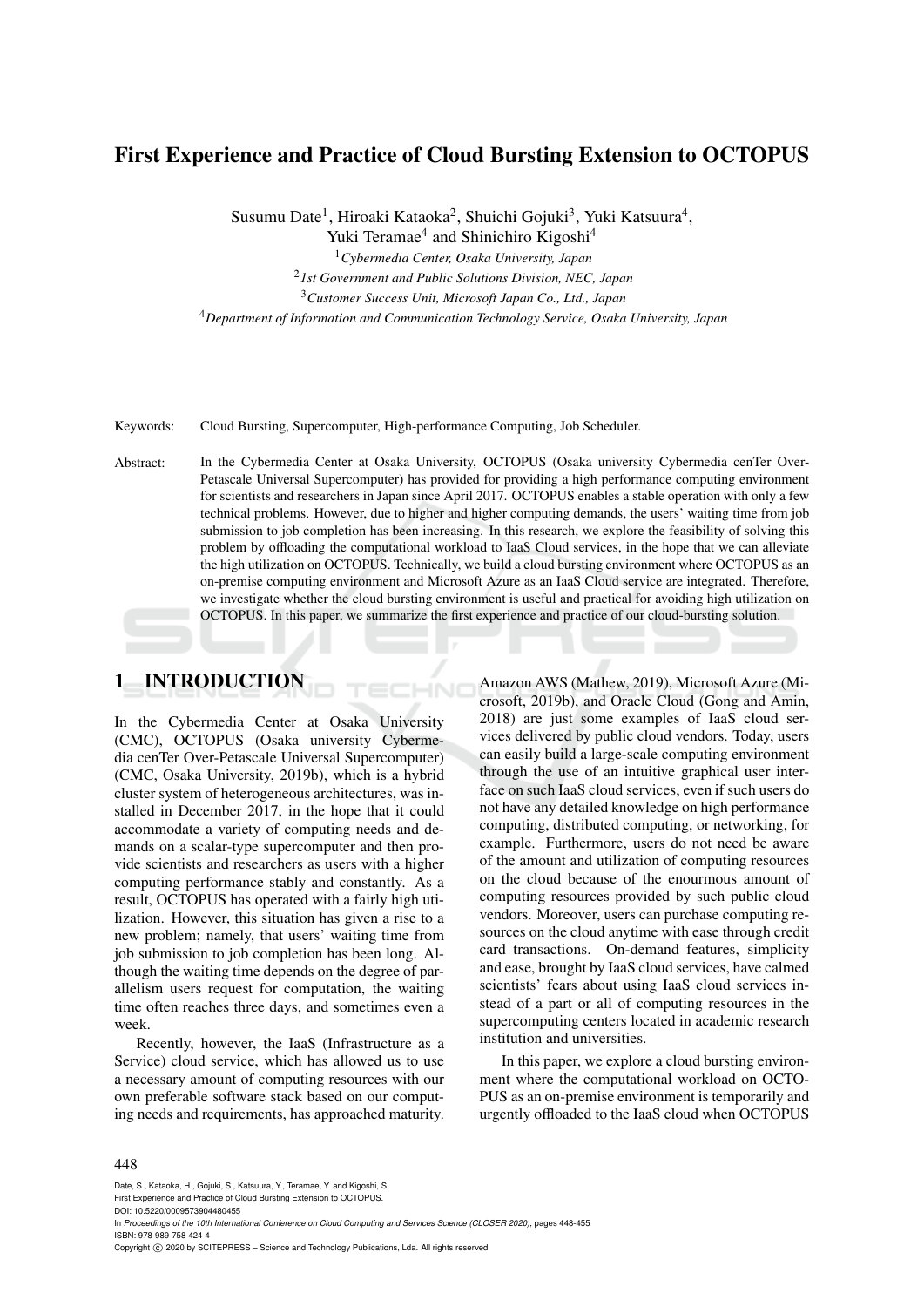is overloaded. More technically and specifically, we aim to offload the computational workload on OCTO-PUS to Microsoft Azure through the use of the cloud bursting technologies. Also, this research investigates the feasibility of the OCTOPUS-Azure cloud bursting environment as well as the technical issues that need to be tackled for the future use of IaaS Cloud for the future supercomputing environment at the CMC.

The structure of this paper is as follows. In Section 2, we briefly describe the structure of OCTOPUS and detail the current problems. Next, the technical requirements towards the envisioned cloud bursting functionality to be deployed on OCTOPUS are summarized. Section 3 presents the cloud bursting functionality which we have developed in this research. In Section 4, the experience and practice which we have obtained through this research are described as well as the evaluation result of the cloud bursting functionality. Section 5 describes related works and Section 6 concludes this paper.

## 2 TECHNICAL REQUIREMENTS

### 2.1 OCTOPUS Overview

| Table 1: OCTOPUS System Configuration. |                                |                                 |
|----------------------------------------|--------------------------------|---------------------------------|
| Compute                                | 236 General purpose            | CPU: 2 Intel Xeon Gold 6126     |
| Node                                   | CPU nodes                      | (SkyLake/2.6GHz/12C)            |
|                                        | (471.24 TFlops)                | Memory: 192 GB                  |
|                                        | 37 GPU nodes                   | CPU: 2 Intel Xeon Gold 6126     |
|                                        | (858.28 TFlops)                | (Sky Lake/2.6GHz/12C)           |
|                                        |                                | GPU: 4 NVIDIA Tesla P100(SXM2)  |
|                                        |                                | Memory: 192 GB                  |
|                                        | 44 Xeon Phi nodes              | CPU: Intel Xeon Phi 7210        |
|                                        | $(117.14$ TFlops)              | (Knights Landing/1.3GHz/64C)    |
|                                        |                                | Memory: 192 GB                  |
|                                        | 2 Large-scale shared           | CPU: 8 Intel Xeon Platinum 8153 |
|                                        | memory nodes                   | (Skylake/2.0 GHz/16C)           |
|                                        | (16.38 TFLOPS)                 | Memory: 6TB                     |
| Storage                                | DDN EXAScaler (Lustre /3.1 PB) |                                 |
| Interconnect                           | InfiniBand EDR (100Gbps)       |                                 |

OCTOPUS is a 1.46 PFlops hybrid cluster system composed of general-purpose CPU (Intel Skylake) nodes, GPU (NVIDIA Tesla P100) nodes, many-core (Intel Knights Landing) nodes, large-scale sharedmemory (6 TB memory) nodes, frontend servers and 3 PB Storage (Table 1). These nodes and storage are connected on an Infiniband EDR network and thus each node can take advantage of 100 Gbps full bi-directional bandwidth. Also, a Mellanox CS7500 switch, which is a 648-port EDR 100Gbps InfiniBand switch, houses all of the compute nodes and storage servers. This connection configuration allows each node to communicate with each other with 1-hop latency. All of compute nodes except the large-scale shared memory nodes have introduced DLC (direct liquid cooling) to cool their processers and accelerators to stably provide high performance.

For the operation of OCTOPUS, we charge users for the use of compute nodes on a per-node-hour basis. In other words, the CMC has introduced a service charge rule for OCTOPUS based on the cost for power consumed by using a compute node for an hour. For this reason, the CMC controls and operates OCTOPUS to avoid a situation where a job request cannot use a compute node simultaneously with other job requests from a perspective of fairness in service charge rules.

To allow users to efficiently and effectively use the computational resources of OCTOPUS as well as perform the above-mentioned operational manner, NEC NQSII and JobManipulator (NQSII/JM), which are the proprietary job management servers from NEC, has been adopted as the job management server in OCTOPUS. This NQSII/JM has the functionality of receiving job requests from users and then assigning them to an appropriate set of compute nodes. As described above, since OCTOPUS is composed of heterogenous architectures, NQSII/JM sends job requests to an appropriate queue for one of the job classes, each of which prescribes the degree of parallelism, set for each type of compute node. This mechanism is in charge of constantly maintaining higher job throughput as well as reducing user waiting time. For the actual daily operation of OCTOPUS, we dynamically change the configuration of the queue of the NQSII/JM to reduce user waiting time by monitoring the current status of job submission and user waiting time.

### 2.2 Problem in OCTOPUS

Despite the administrators' efforts to avoid the high utilization and a long user waiting time, generalpurpose CPU nodes and GPU nodes, in particular, have been faced with extremely high utilization since their beginning of operation. In 2019, the second operational academic year, the general-purpose CPU and GPU nodes have been operated between 80 and 90 percent on average. Also, many-core nodes have been operated with high utilization due to the tendency of users to utilize many-core nodes as alternate compute nodes for the general-purpose CPU nodes for the purpose of workload offloading. In short, some of users prefer to get their own job completed quickly on many-core nodes without waiting long even if their jobs cannot obtain better performance than generalpurpose CPU nodes. The administrators at the CMC welcomed this high utilization situation of OCTO-PUS at first because we recognized that the procurement of OCTOPUS was successful. Currently, how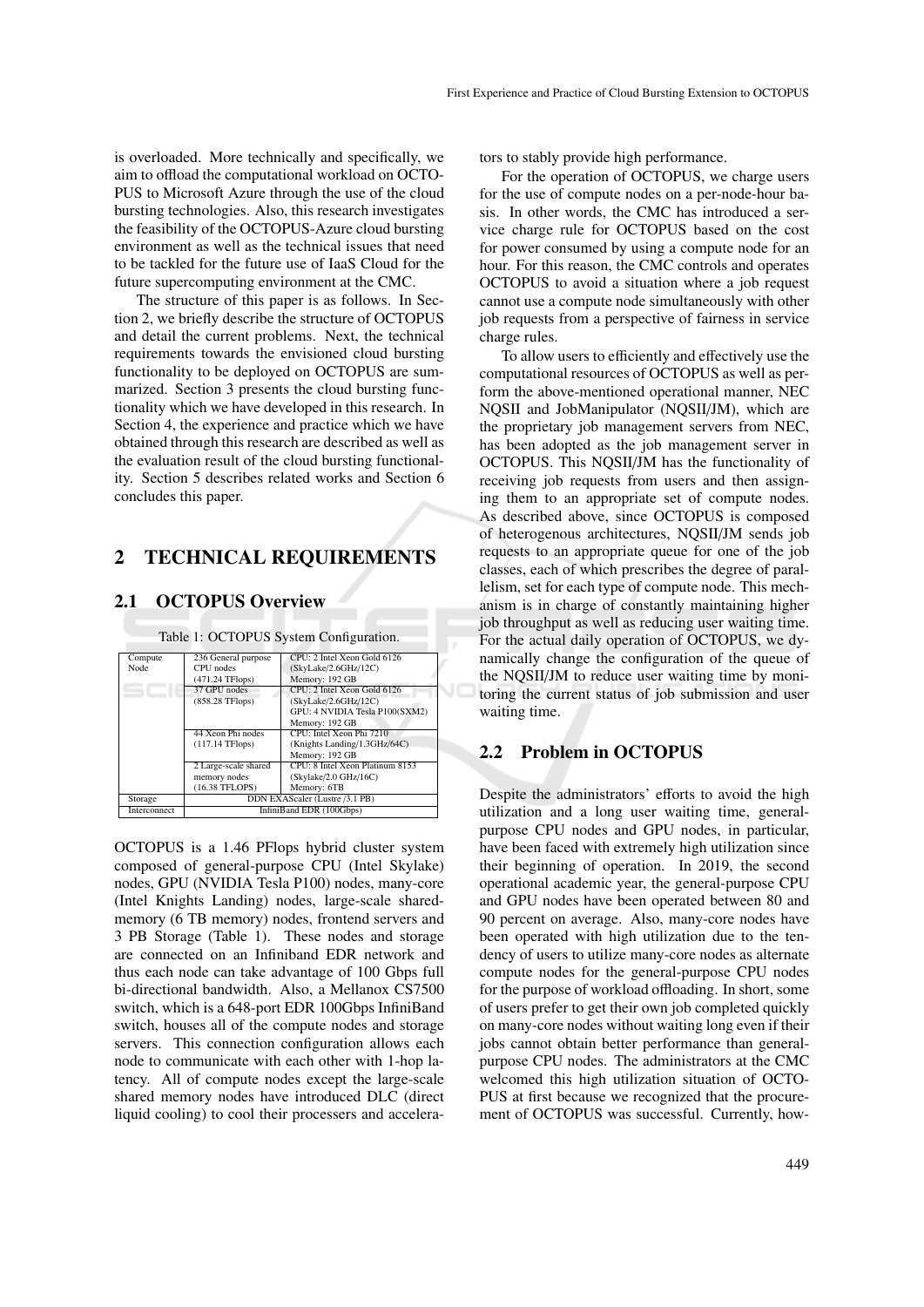ever, we see that this high utilization is a serious problem to be avoided because the CMC is expected to deliver a high performance computing environment in a national joint-use facility to scientists and researchers in Japan.

# 2.3 Technical Requirements to Cloud Bursting Functionality

In this research the following five technical requirements have been determined for the realization of cloud bursting functionality on OCTOPUS: Ondemandness, Transparency, Selectivity, Equality, and High-throughput.

#### 2.3.1 On-demandness

As described in section 2.2, long user waiting time as a result of high utilization on OCTOPUS has become a serious problem. For this reason, the administrators prefer to forward a part of the user submitted job requests to the cloud resources that the CMC prepares in advance. Also, when the administrators learn that high utilization and waiting time is alleviated, they prefer to stop the forwarding of job requests. Furthermore, they expect the job management server to automatically stops the forwarding of job requests when the cloud resources prepared in advance are almost consumed by the execution of job requests on the cloud. To support the above-mentioned administrators' scenario, the envisioned cloud bursting functionality must provide the cloud resources in an ondemand fashion only when the administrators want to make the cloud open to the users, by assuming that the administrators want the users to use OCTOPUS as the on-premise environment for monetary cost saving.

### 2.3.2 Transparency

The CMC wants to control the use of the cloud resources dynamically and forwards the submitted job requests waiting in a queue of the job management server to the cloud based on their judgement. In this way, the user's submission way of job requests should not differ between on-premise and cloud environments. For example, the difference of user IDs and passwords requires the additional development of a technical solution that maps user IDs and passwords in the on-premise environment to the environment in the cloud. Furthermore, since OCTOPUS is a service system that charges users as described in section 2.1, the peripheral systems essential for actual operation of OCTOPUS, such as user and statics management and portals for user support, also need to be modified and redeveloped if the differences in user ID and

password occur. In addition, the differences of the job management server used in the cloud and in the onpremise environment force the users to be aware of the differences in job script description. Furthermore, the differences in system disk image views from users cannot be easily accepted because users are forced to be aware of the differences in data location. For these reasons, in our envisioned cloud bursting environment, it is ideal that the users do not have to be aware of any differences between the on-premise environment and the cloud environment.

### 2.3.3 Selectivity

Even in the case that the cloud resource is available when OCTOPUS as the on-premise environment is overloaded, some users might prefer the use of an on-premise environment rather than the cloud environment due to their concerns about exposing data to the cloud environment. Taking this situation into consideration, the cloud bursting functionality on OCTO-PUS requires some means of checking the user's preferences and judgement regarding the use of the cloud environment.

#### 2.3.4 Equality

The computational results should be identical or within a margin of error between on-premise and cloud environments, especially when the cloud bursting functionality allows users to submit jobs to the on-premise and cloud environments in a transparent manner. For example, many users check and verify the correctness and preciseness of their own computation on the on-premise OCTOPUS. Therefore, we cannot forward their job requests to the cloud without confirming that these criteria are satisfied.

#### 2.3.5 High Throughput

The cloud bursting functionality has to actually reduce users waiting time even if it can alleviate an overloaded situation on the on-premise environment.

## 3 CLOUD BURSTING FUNCTIONALITY

# 3.1 Overview of OCTOPUS-Azure Cloud Bursting Environment

Microsft Azure is an IaaS cloud service that delivers a variety of virtual machines composed of Intel or AMD processors, NVIDIA GPU (Kepler, Maxwell,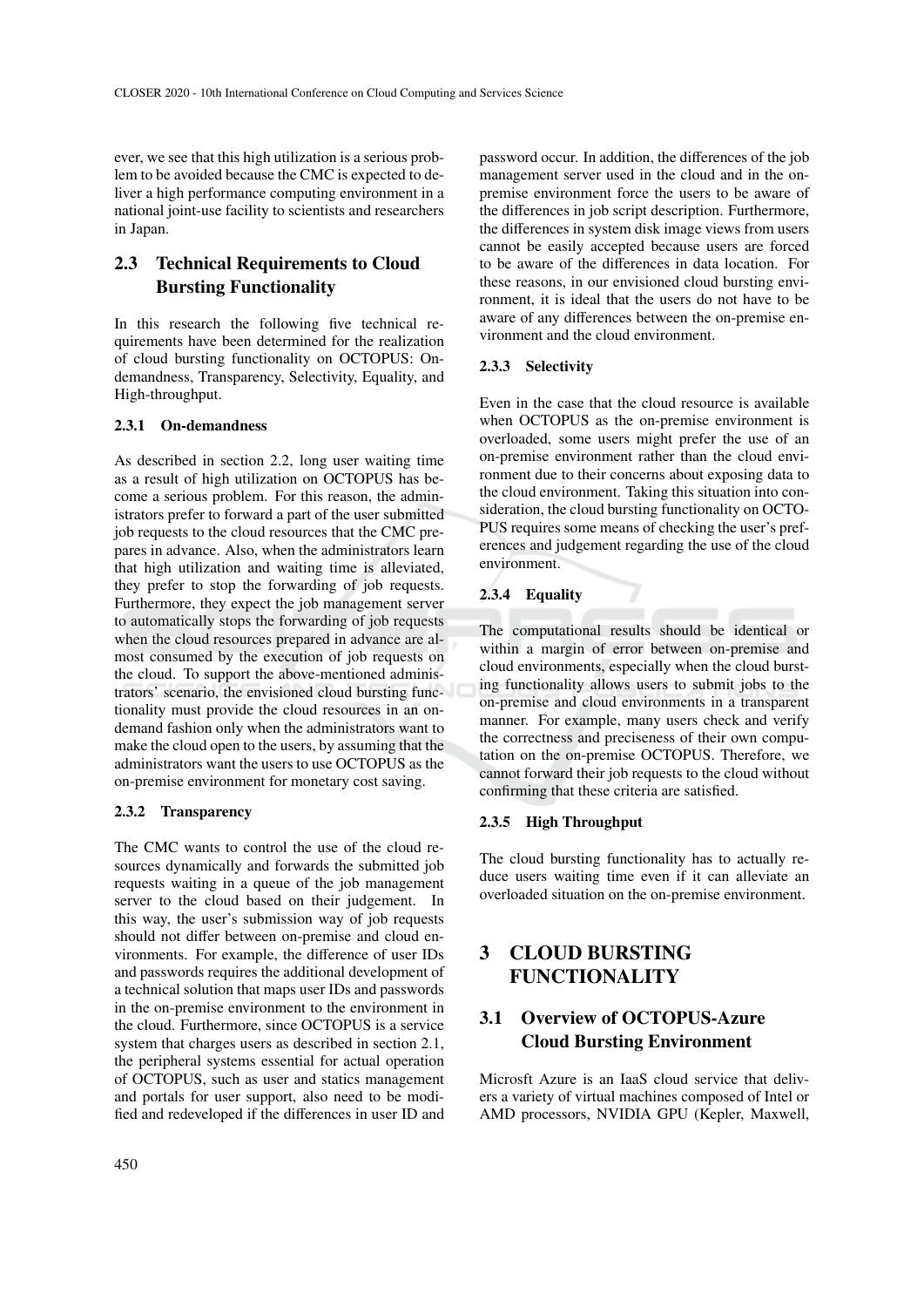Pascal and Volta), and InfiniBand in the world region. Today through the use of Azure, users can easily build their own supercomputers that satisfy their computing requirements and needs. Also, when any HPC-related technology such as brand-new processors, accelerators, and interconnects is released, Microsoft Azure plans to promptly deliver the corresponding virtual machine to users. In addition, Osaka University has tied an EES contract with Microsoft for improving the quality of the educational environment and therefore it is relatively easy to add Azure service to the contract. For this reason, we have adopted Microsoft Azure as an IaaS cloud service to realize the cloud bursting functionality on OCTOPUS.



Figure 1: Overview of OCTOPUS-Azure Cloud Bursting Environment.

Figure 1 shows an overview of OCTOPUS-Azure cloud bursting environment which we have built in this research. To embody our envisioned cloud bursting functionality, we have developed the following three main extensions: (1) cloud bridge network, (2) job management server, and (3) deployment of compute node image on OCTOPUS to the cloud.

## 3.2 Cloud Bridge Network

As described in section 2.3, the envisioned OCTOPUS-Azure cloud bursting environment has to allow users to transparently use on-premise and cloud environments in the same way. To perform this, the virtual compute nodes deployed on Azure needs to be monitored, managed and controlled in the same way as the compute nodes on OCTOPUS. Also, the software stack needs to be identical on both the compute nodes on OCTOPUS and the virtual compute nodes on Azure. Furthermore, the large-scale storage on OCTOPUS needs to be used on both in an identical fashion. Taking this requirement into consideration, the virtual compute nodes to be deployed on Azure should be on the same logical network as the compute nodes on OCTOPUS.

Figure 2 shows an overview of the cloud bridge network between OCTOPUS and Azure. In this re-



Figure 2: Structure of Cloud Bridge Network.

search, we have adopted IPSec VPN to connect the private logical network in OCTOPUS to the virtual network in Azure. For this purpose, NEC Univerge IX2106 has been newly deployed so that the traffic goes through the public Internet between the virtual network gateway on Azure and the IX2106 gateway on OCTOPUS. On the Azure side, the cloud management network used for the management of virtual compute nodes, and the cloud service network used for interprocess communication among virutal compute nodes and acccess traffic to storage on OCTO-PUS have been built and configured.



Figure 3: Structure of Network in Azure.

Figure 3 details the structure of the network built in Azure. *OCTO-LGATEWAY* and *OCTO-CGATEWAY* and *OCTO-CONNECTION* are Azure resources for the above-mentioned VPN connection between Azure and OCTOPUS. OCTO-CNET is a virtual network composed of two subnets: OCTO-SUBNET-SRV as the service network and OCTO-SUBNET-MNG as the cloud management network. Each of virtual compute nodes (oct-azx00X) on Azure is configured to have a virtual NIC for each subnet. OCTO-ROUTE-ONPREMIS is the routing table configured so that the traffic from the virtual NIC on virtual compute nodes is configured to flow to the network on OCTOPUS.

### 3.3 Job Management Server Extension

As described in section 2.3, it is ideal for users that there be no difference in terms of the way to submit jobs to the on-premise environment or the cloud environment. Also, it is desirable that the execution of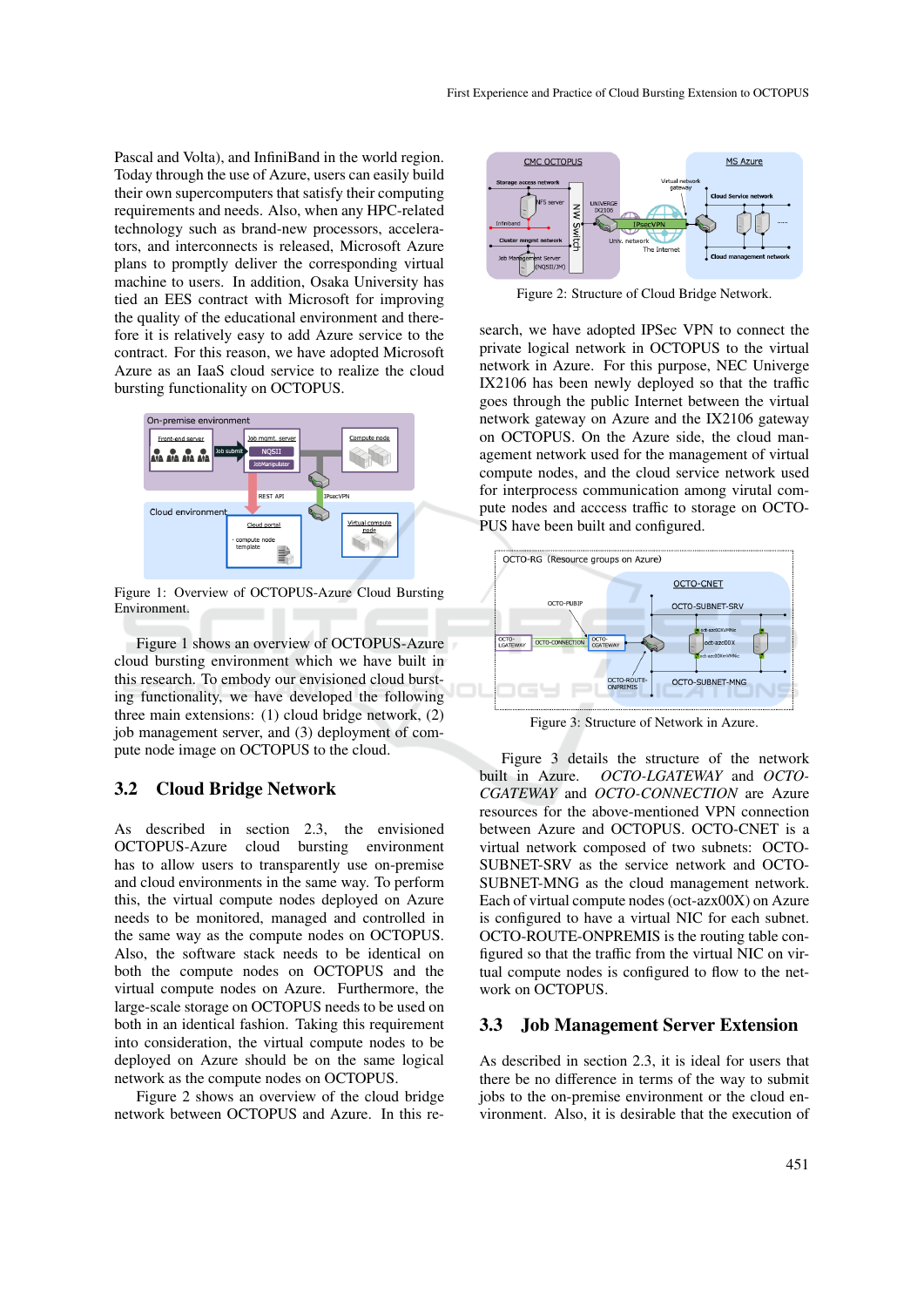their jobs is completed quickly and promptly. It does not matter which the cloud or the on-premise environments on which the job is executed on. For this reason, the job management server needs to dynamically control job execution based on the utilization status of the on-premise and the cloud environment.



Figure 4: Queue Structure on Job Management Server.

In this stage of the research, however, we have not implemented any algorithm and operation policy for deciding which job requests in the queue should be forwarded to the cloud resources to improve the job throughput in the entire system. Therefore, in this research, we have set and configured a queue dedicated for job submission to the cloud in the job management server in addition to the queues for job submission to OCTOPUS as on-premise resources (Fig. 4). In the actual operation of OCTOPUS, we envision that the administrators enable and disable the cloud bursting functionality based on their consideration and judgement



Figure 5: Structure of Job Management Server on the OCTOPUS-Azure environment.

Figure 5 shows the structure of the job management server on the OCTOPUS-Azure environment. NQSII/JM is composed of a batch server (BSV) that has the responsibility of receiving and executing jobs, a scheduler (JM) that is in charge of job scheduling, a job server (JSV) that monitors the compute nodes to be managed, an accounting (SCACCT) that manages the statics of compute node usage and a node management agent (NodeAgent) that is in charge of fault or failure detection and power management on compute nodes.

To satisfy the on-demandness requirement listed in section 2.3, we need to implement some function

that invokes virtual compute nodes on Azure when any job request is submitted to the queue dedicated for job submission to the cloud and then stops the requests when virtual compute nodes are not used for a while. In this research, we have immplemented such a function on NQSII/JM because we can leverage the energy-saving function built into NQSII/JM that allows us to operate the compute node on the onpremise environment with less power consumption by turning on and off the compute nodes. Furthermore, we have developed an IPMI Wrapper and Cloud Controller triggered by the NodeAgent by extending this energy-saving function.

### 3.4 Deployment of the Compute Node

A general-purpose CPU node is composed of 2 Intel Xeon Gold 6126 (Skylake / 1.6GHz 12 cores) with 192 GB memory. On OCTOPUS, 236 generalpurpose nodes are connected on an InfiniBand EDR network. In this research, we explore the offloading of the computational workload on these general-purpose nodes which have the highest utilization on OCTO-PUS to the cloud. To allow all of the users' job requests submitted to OCTOPUS to be forwarded to the Azure cloud, the compute nodes to be deployed on Azure need to have higher performance in terms of memory size and the number of cores which users specify when requesting compute resources in their job script file in submitting their job requests. Also, the network between the on-premise and the cloud environments needs a higher bandwidth and low latency in the OCTOPUS-Azure environment for data communication between such environments. For this reason, we have adopted the Azure service provided in the western Japan region, since the western Japan region is the nearest region where the CMC is located and is expected to provide higher network performance. For the use of a virtual machine on Azure, we have selected F48s\_v2 Linux virtual machine, which has 48 virtual processor cores with 96 GB memory on the top of Intel Xeon Platinum 8168 (Skylake / 2.7 GHz 24 cores) to make 32 virtual machines (octazc001 – oct-azc032) based on the OCTOPUS compute node image. Simultaneously, we have generalized the compute node image on Azure, so that users can perform their job executions with the same user ID and password regardless of the job executions on the cloud or the on-premise environment.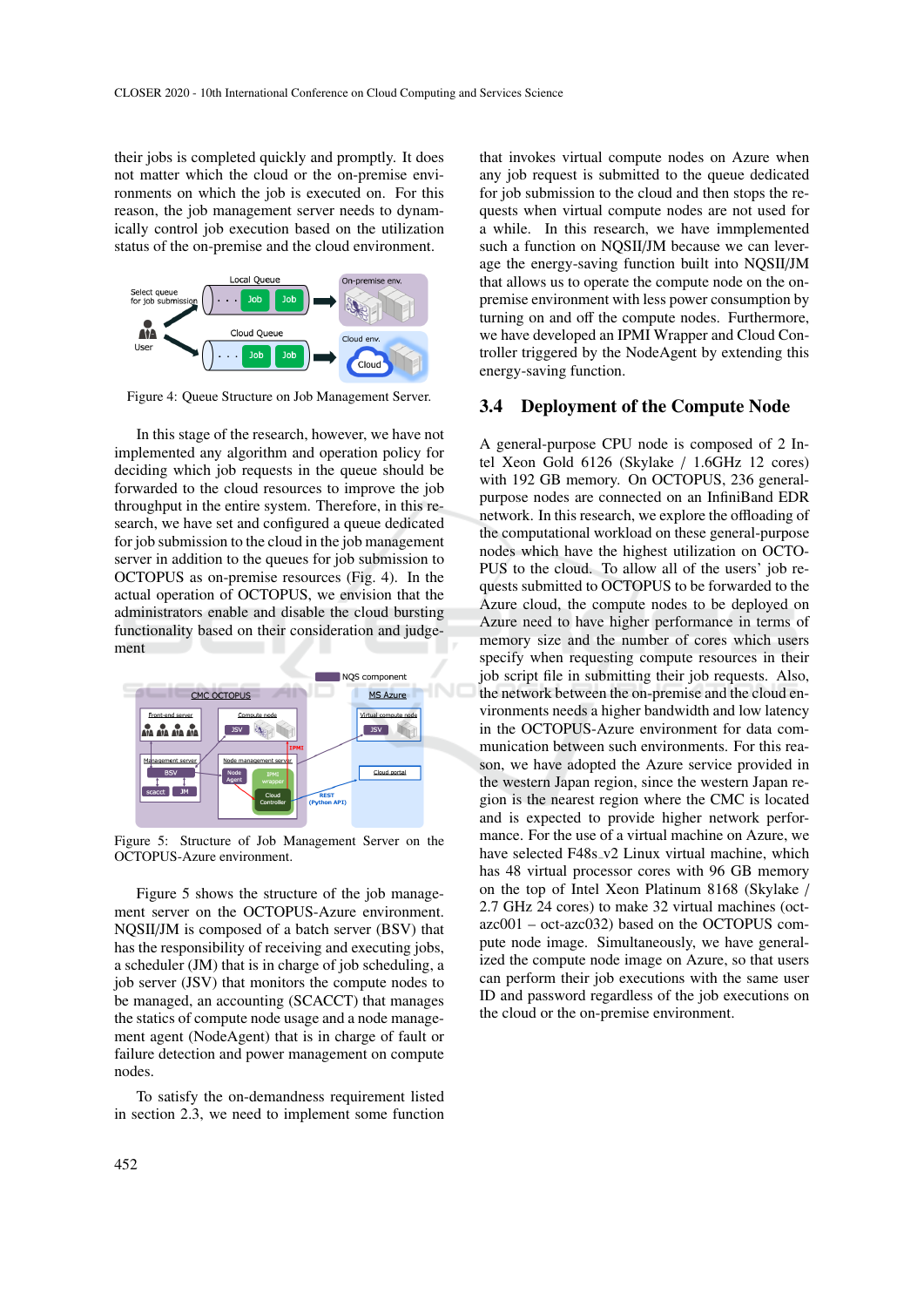# 4 EVALUATION AND DISCUSSION

### 4.1 On-demandness

To offload the computational workload to the cloud environment, just enabling the queue for job submission to the cloud on the job management server is required. The configuration of enabling and disabling the queue can be easily conducted by the administrator through the use of *qmgr*, a command provided by NQSII/JM. Figure 6 shows an example of qmgr execution for enabling the queue for job submission to the cloud. This figure shows two queues of *INT-AZT* and *O-AZT* are configured targetting the virtual compute node on Azure. As this figure shows, the administrator can perform this operation quickly and promptly in response to the utilization or user waiting time status of OCTOPUS. For this reason, the administrator can reduce the cost for the cloud resources, by enabling the use of the cloud only when it is necessary.

```
octopus $ qmgr -Pm
Mgr: enable interactive_queue=INT-AZT
Mgr: start interactive_queue=INT-AZT
Mgr: enable interactive_queue=O-AZT
Mgr: start interactive_queue=O-AZT
Mgr: exit
```
Figure 6: Control of Queue for Job submission to Cloud.

## 4.2 Transparency

As described in Section 2.1, the job submission to OCTOPUS is conducted through the use of the *qsub* NQSII/JM command with a job script. Figure 7 shows an example of the job script file. Also, in the current OCTOPUS-Azure environment where we have built in this research, the users can submit jobs to the cloud, just by specifying INT-AZT or OCT-AZT as the name of queue for job submission.

#!/bin/bash #PBS -q (Queue Name) #PBS -l elapstim\_req=1:00:00 cd \$PBS\_O\_WORKDIR ./a.out

Figure 7: Example of Job Script File.

In the current stage of this research, as described by the above example, the current OCTOUS-Azure environment does not have high transparency for users in terms of using the cloud-bursting environment because users cannot help being aware of the existence and difference of the cloud and on-premise environments. We recognize that this transparency issue needs to be reconsidered in addition to selectivity issue described next.

## 4.3 Selectivity

In the computing environment at supercomputing centers, users exist who cannot permit nor approve the use of the cloud for their own computation because, for example, they just do not want to use cloud or they are aware of data security. Under the OCTOPUS-Azure enviroment as of the writing this paper, users can specify the use of cloud or on-premise environments for job submission in the job script file and thus, users have selectivity in job submission to some degree. Since our research goal is to alleviate the high utilization of OCTOPUS, however, it is desirable that the job management server automatically choose and transfer user submitted job requests that users submit to OCTOPUS, to the cloud so that OCTOPUS utilization is lowered.

From this above viewpoint, we have to extend the user interaface to the job management server so that users can specify whether they want to use the cloud or not in submitting jobs. A possible solution might be to let users describe, for example, "*PBS -cloud yes*" in the job script file shown in Fig. 7. A tradeoff between transparency and selectivity issues in users' using the cloud is an important future issue in the cloud bursting functionality.

# 4.4 Equality

In this research, to make sure that there is no difference in the computation result between OCTOPUS and Azure, we have used *cpi.c*, which is a sample program shipped with MPICH 3.3.1, and a Fortran MPI code used at the CMC. cpi is coded to use an internode parallelism and our user's code only uses intranode parallelism.

These two programs were executed on both OC-TOPUS and Azure. As a result, these two programs output the same result.

## 4.5 High Throughput

To evaluate whether the OCTOPUS-Azure environment can contribute to the alleviation of high utilization on OCTOPUS, we measured the performance of the OCTOPUS-Azure cloud bridge netowrk, in other words, communication performance between the virtual compute node on Azure and the computational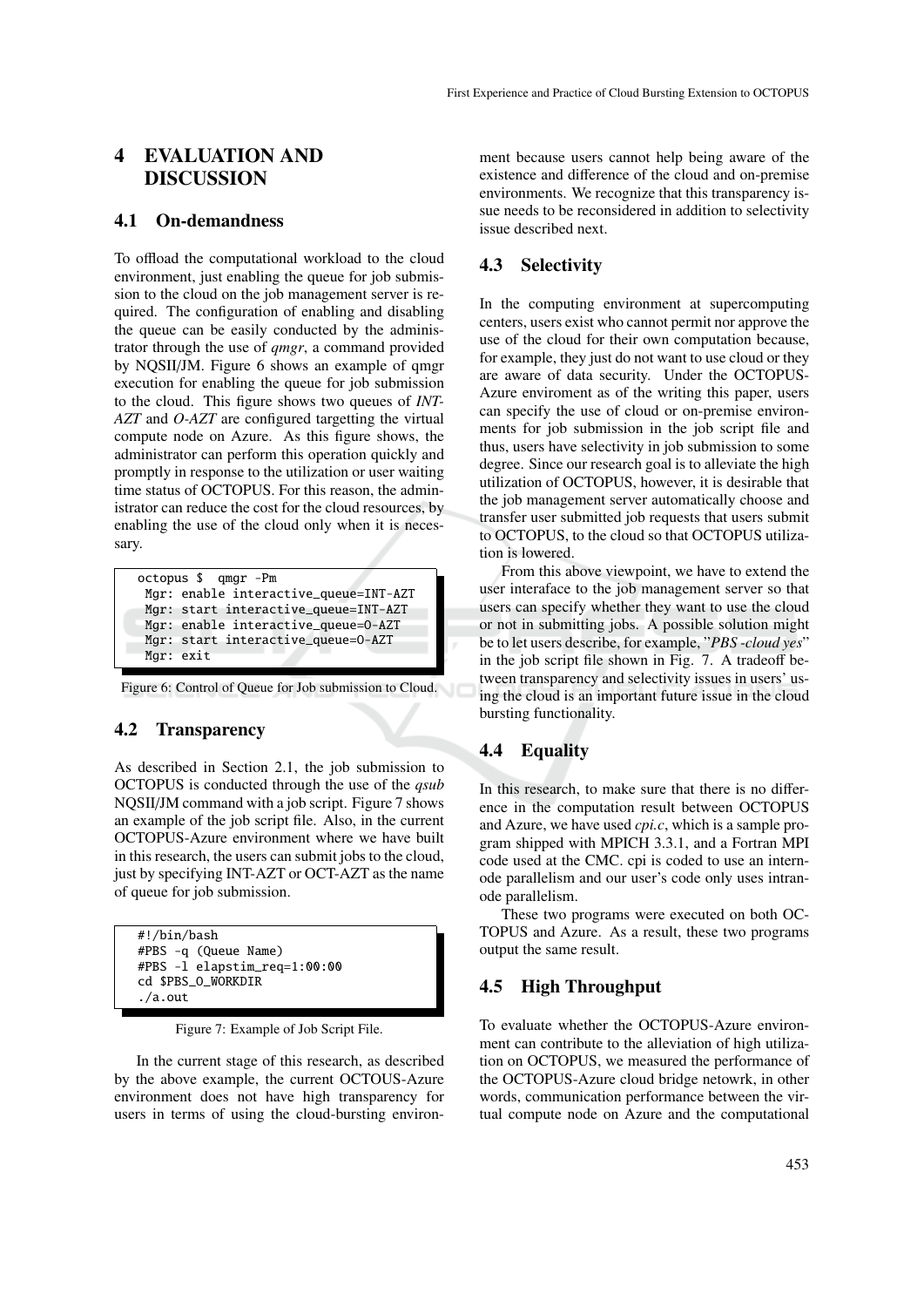

Figure 8: RTT from OCTOPUS Frontend server.

performance of the virtual compute node from an OC-TOPUS Frontend server

#### 4.5.1 Performance of Cloud Bridge Network

In this measurement test, we measured RTT (roundtrip time) from a front-end server of OCTOPUS to the general-purpose compute node on OCTOPUS and the virtual compute node on OCTOPUS using the *ping* command. The measurement to each server was conducted 100 times on each packet size. Also, we repeated this measurement 5 times each in the morning, noon, and evening.

Figure 8 shows the measurement results. The graph in the figure plots the observed maximum and minimum RTT to OCTOPUS compute node and Azure virtual compute node. This result indicates that the RTT between the frontend server and the compute node on OCTOPUS was small and stable while the one between the frontend server and virtual compute node on Azure fluctuated greatly.

### 4.5.2 Communication Performance between Virtual Compute Node on Azure

To observe the communication performance among 32 virtual compute nodes on Azure deployed in this research, we measured the communication performance from oct-azc001 to each of the remaining virtual compute nodes with MPI PingPong. Figure 9 shows the measurement result when the size of data was 4 MB. This result indicates that there were variations in throughput performance. The maximum throughput performance observed was 510.35 MB/sec, and the minimum throughput performance was 188.6 MB/sec. The average performance was 432.687 MB/sec.

The observed variation in performance could impact on the total execution time of user jobs. Also, we observed that the performance also fluctuated depending on time factors. As the result of our investigation





Figure 10: Performance Comparison with GROMACS.

after the measurement test, we believe that this performance characteristics was partly caused from the default virtual switch built into the virtual compute node on Azure. In the next step, we plan to perform the measurement test using an Accelerated Network (Microsoft, 2019a) configuration provided by Microsoft Azure.

### 4.5.3 Computational Performance of Virtual Compute Node on Azure

We measured the computational performance of GROMACS (GROMACS, 2019), used at the CMC, on an OCTOPUS general-purpose CPU node and a virtual compute node  $(F48s_v2)$  on Azure. The version of GROMACS used for this comparison is GRO-MACS 2016.1 installed onto OCTOPUS (CMC, Osaka University, 2019a).

Figure 10 shows the measurement result. The X axis shows the number of cores used for intranode parallelism, and the Y axis shows the execution time. Although virtual compute nodes built in this research have higher performance processors than the ones on OCTOPUS, the performance of GROMACS was not higher than that on OCTOPUS. As of the writing of this paper, we have not finished the investigation of performance bottleneck in GROMACS, but we plan to continue the investigation. Also, we still need to verify whether the OCTOPUS-Azure environment can alleviate the high utilization of OCTOPUS in op